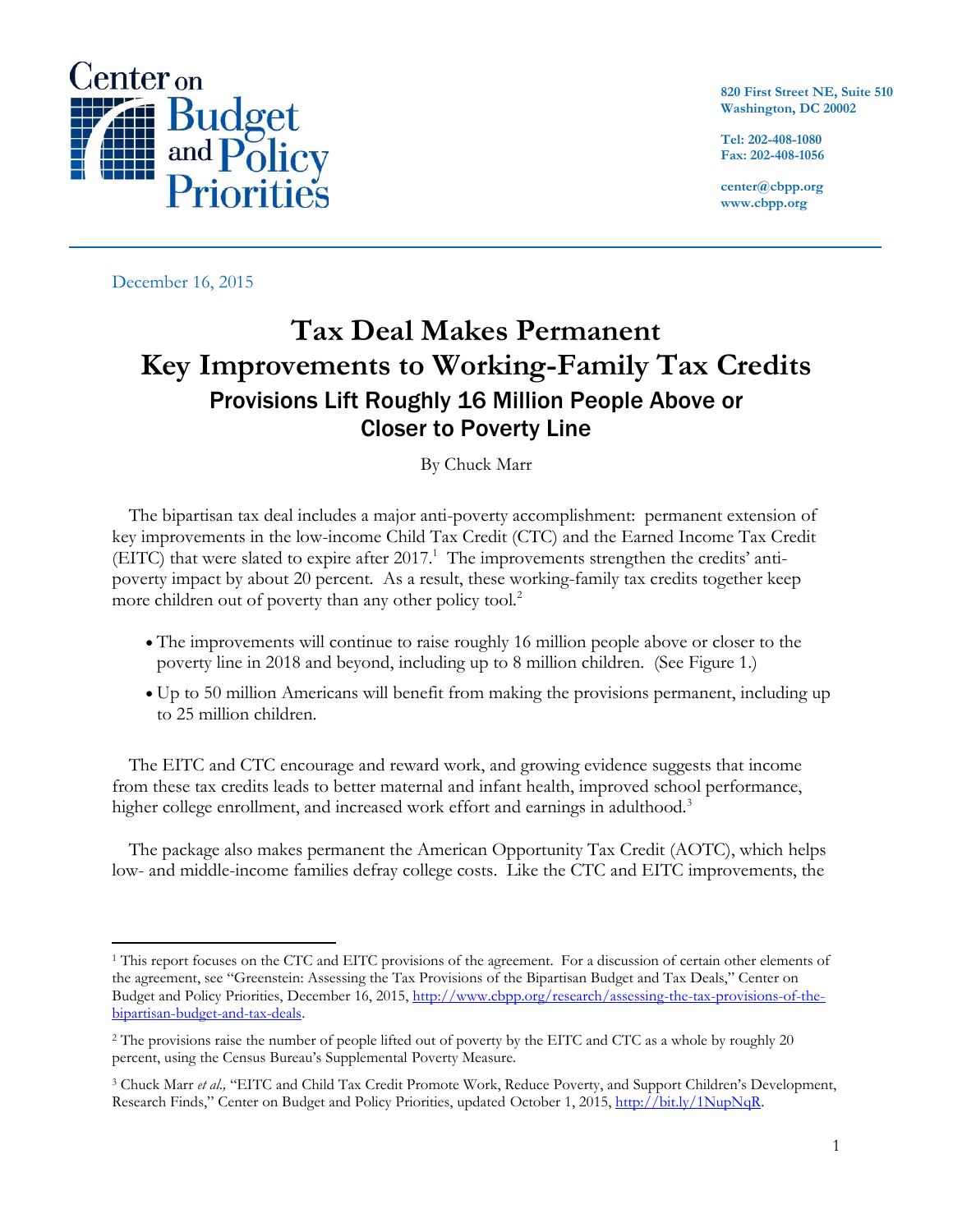AOTC is set to expire at the end of 2017. Permanently extending the AOTC further boosts the anti-poverty impact of the package's tax provisions.<sup>4</sup>

## Permanent Extensions Avert Loss of Critical Help for Working Families

Policymakers created the CTC in 1997 to help families meet the costs of raising children. The original credit generally was not refundable, meaning that it provided no help to working families with incomes too low to owe federal income tax, even though they often have the most difficulty covering child-related costs.

The 2001 Bush tax cuts doubled the maximum CTC from \$500 to \$1,000 per child and made the credit partially refundable, thereby enabling many working-poor families to qualify for the credit for the first time. Like the EITC, the CTC phases in with family earnings; the Bush tax cuts made a family eligible for a refundable CTC equal to 15 percent of the family's earnings above \$10,000, until the credit reached the full \$1,000 per child. Because of the **FIGURE 1** 

#### **Tax Deal: Making EITC and CTC Provisions Permanent Has Powerful Anti-Poverty Effect**



Note: These figures are based on the Supplemental Poverty Measure which, unlike the official measure, counts the effect of government benefit programs and tax credits. Provisions are a lower earnings threshold for the low-income Child Tax Credit, marriage-penalty relief in the Earned Income Tax Credit, and an EITC boost for larger families.

Source: CBPP analysis of Census Bureau's March 2014 Current Population Survey and 2013 SPM public use file.

CENTER ON BUDGET AND POLICY PRIORITIES | CBPP.ORG

\$10,000 threshold, millions of working-poor families were shut out of the credit entirely or received only a partial credit.

Recognizing the challenges that child-rearing costs create for working-poor families, policymakers took important steps — in 2008 under President Bush and in 2009 under President Obama — to lower the earnings threshold above which the CTC begins to phase in, which is now set at \$3,000. *The new bipartisan tax deal makes this \$3,000 threshold permanent.*

 $\overline{a}$ 

<sup>4</sup> We do not currently have estimates of the anti-poverty effect of the AOTC, but making it permanent would help many low- and middle-income families.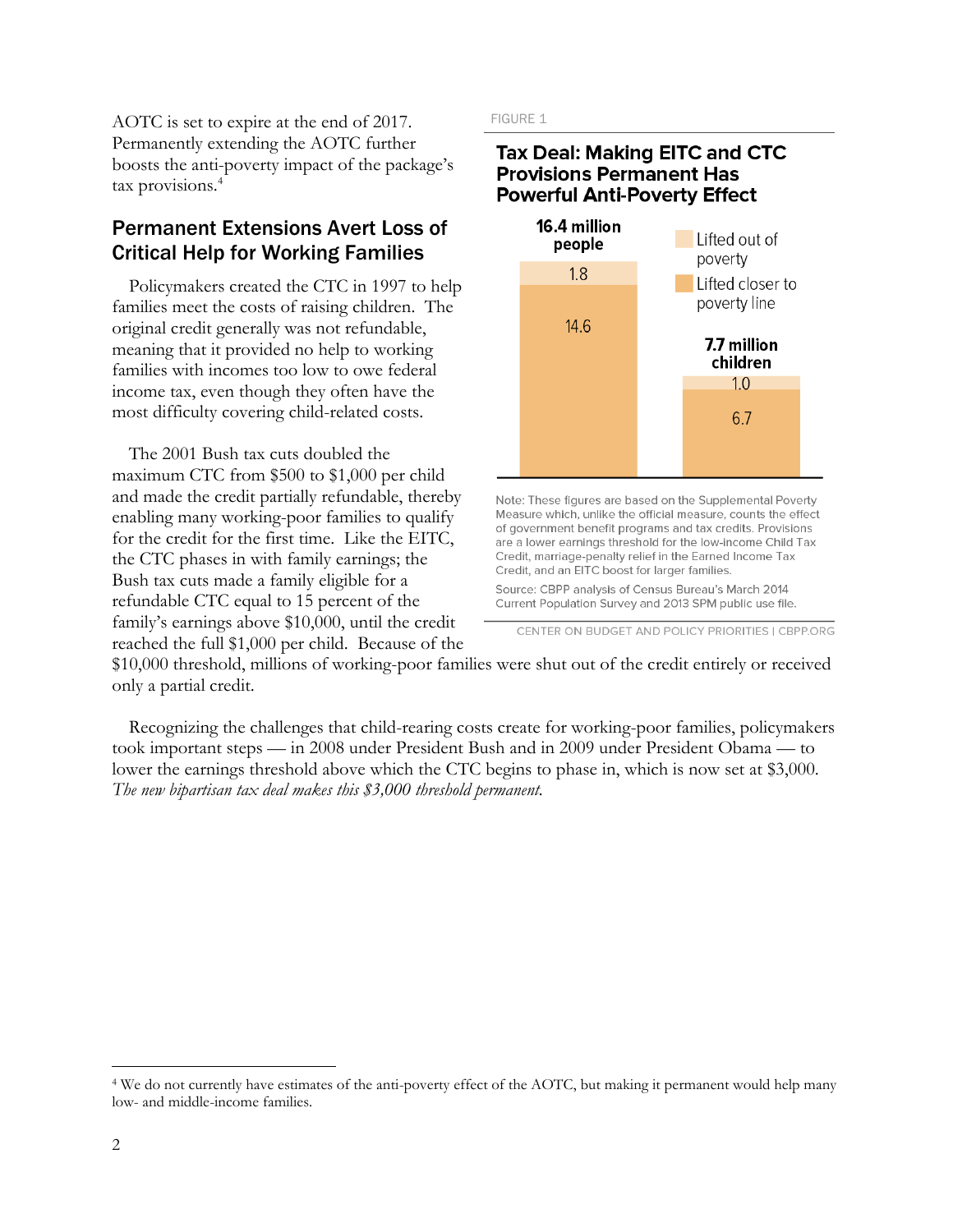To understand what this means for lowincome working families, consider a mother of two who works full time for the federal minimum wage at a local nursing home, earning \$14,500. If this improvement expired at the end of 2017 as scheduled, she would lose her entire \$1,725 Child Tax Credit. Under the new tax agreement, she will remain eligible for the CTC. (See Figure 2.)

In addition, the legislation makes permanent two important EITC improvements also enacted in 2009.<sup>5</sup> One improvement reduces the EITC marriage penalty that many couples face. Currently, to reduce marriage penalties, the income level at which the EITC begins phasing out is set \$5,000 higher for married couples than for single filers. It would be set only \$3,000 higher if this provision expired after 2017, shrinking the EITC for many low-income married filers and increasing the marriage penalty for many families.

 $\overline{a}$ 

FIGURE 2

#### **Tax Deal: Single Mother of Two, Working Full Time at Minimum Wage, Retains Child Tax Credit**



CENTER ON BUDGET AND POLICY PRIORITIES | CBPP.ORG

Second, the new legislation makes permanent a larger EITC for families with more than two children. One of the EITC's positive design features has historically been that it adjusts for family size, since it is harder to feed and clothe a larger family than a smaller one on a given level of wages. Thus, the EITC has long had separate "tiers" for families with one child and families with two or more children. Recognizing the needs of families with more than two children, Congress in 2009 created an EITC tier for these families as well, which the new legislation makes permanent.

To understand the impact of these EITC provisions, consider a married couple with three children and earnings of \$35,000. This family stood to lose \$1,190 in EITC benefits in 2018: \$731 from the decline in marriage-penalty relief and \$459 from the loss of the EITC tier for larger families. The new legislation means this family will avert such a loss.

## Permanent Improvements Help Millions of Workers in Range of Occupations

The CTC and EITC provisions in the tax extenders legislation increase the anti-poverty reach of the EITC and CTC by 20 percent.

- As noted, the improvements will raise roughly 16 million people above or closer to the poverty line in 2018 and beyond, including up to 8 million children.
- Up to 50 million Americans will benefit from making these provisions permanent, including up to 25 million children.

<sup>5</sup> As noted above, the package would also make permanent the AOTC, which also would otherwise expire at the end of 2017.